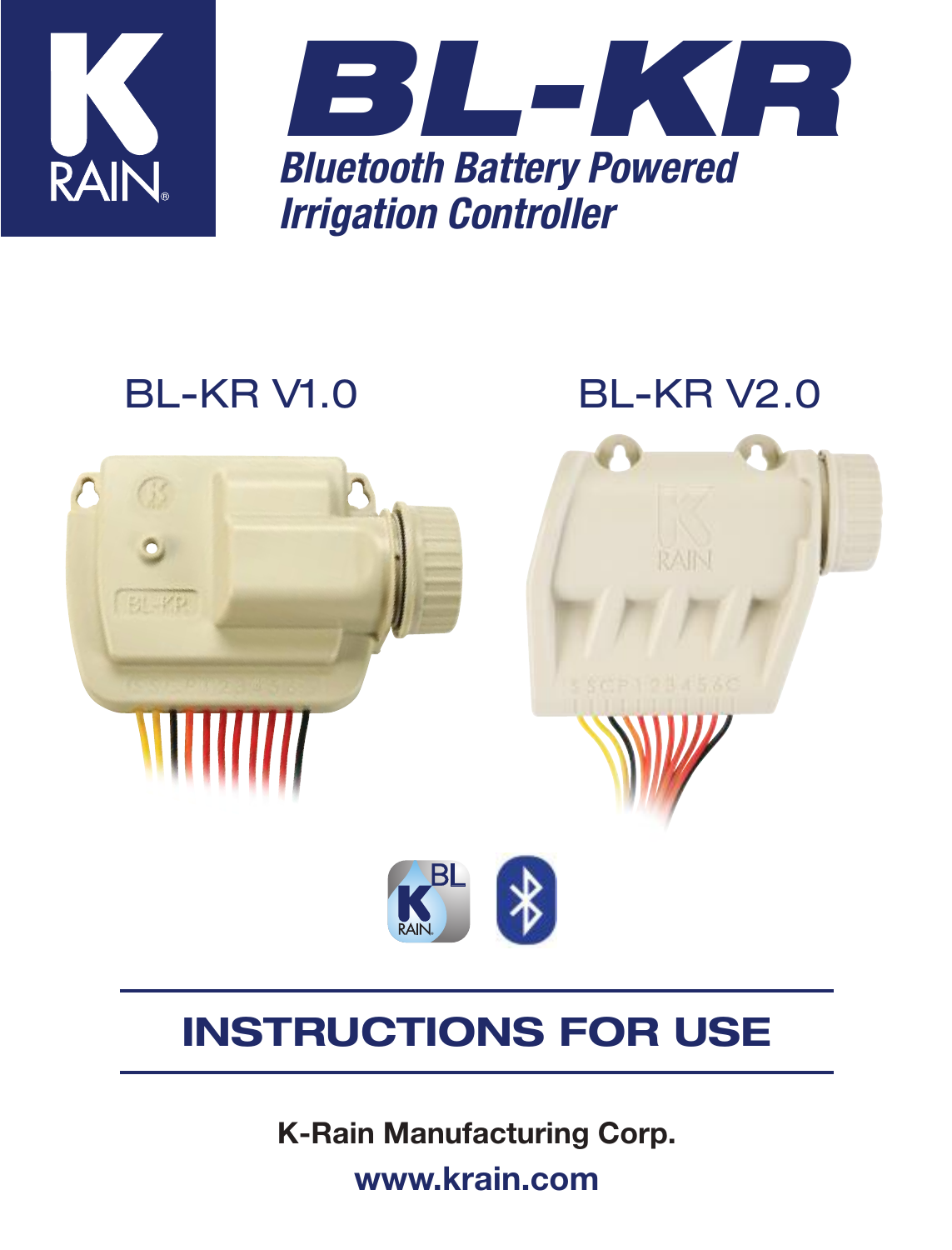The BL-KR battery powered irrigation module communicates with the K-Rain BL Application on a Smartphone or Tablet by using Bluetooth SMART 4.0, (low energy) on an iPhone with iOS version 7 minimum or an Android phone/tablet with Marshmallow version 6.0 or higher.

#### IMPORTANT:



For use only with 9V DC Latching Solenoids. As some solenoids will come from the manufacturer with the plunger already magnetically latched open, some zones will default to OPEN. *Follow the start-up procedure for systems with DC Latching*  Solenoids. (Page 09)



For every change to the program in the Mobile App, you must exit back to the home screen and tap the blue **TRANSMIT** button (bottom right corner). The Application aggregates changes and transmits them to the controller when you have finished programming.



Programs A, B, and C are independent programs, including start times, run times, watering days, and water budget.

#### 1. Install the App:

From the App Store  $\bigcirc$  or Google Play Install the free K-RainBL App:

#### 2. Install a 9 Volt Battery in the Controller:

Unscrew the cap, remove the seal and fasten the battery to the correct terminals. Replace the seal and cap and hand-tighten the cap to ensure it seals.

*NOTE: Before you launch the App, you will need to enable locations services on your phone/tablet in order for the App to geolocate your device during installation. On Android, location services must be enabled in order for the App to connect to the BL-KR device.*

- 3. Launch the application on your Smartphone or Tablet.
- 4. Associate the controller with your phone by tapping the Add a Controller button.

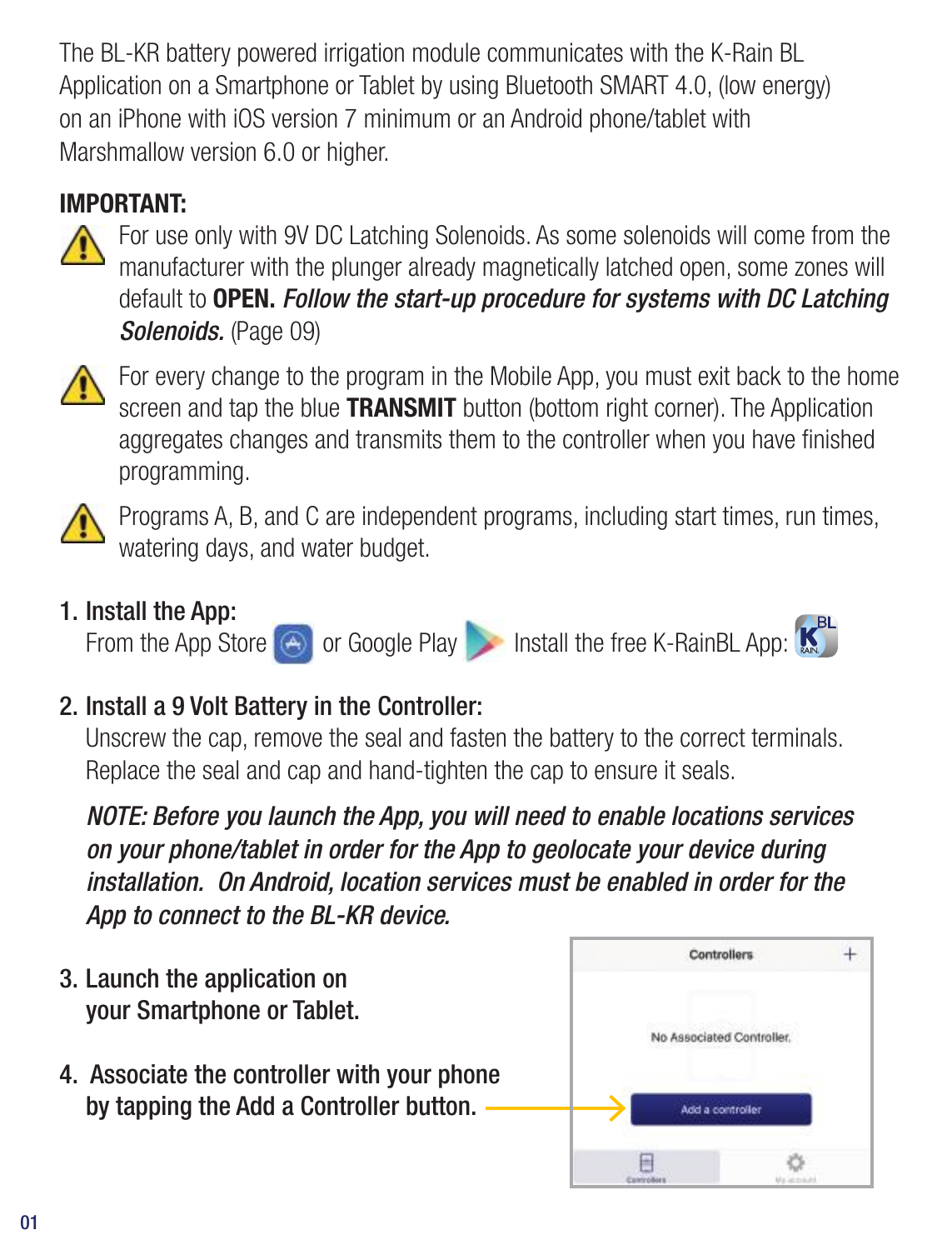5. The app will now ask what type of Bluetooth device you would like to add:

### *NOTE: The BL-KR V1.0 and BL-KR V2.0 have identical hardware and software configurations. The only distinction is the outside plastic housing.*

- 6. The App will now search for devices in range.
- **7. Choose the Controller.** The serial numbers that populate the device list can be found on the label located on the back of the controller housing with the designation "Default name." The App will indicate that it is in the process of connecting.
- 8. Once the device is connected, it will appear on the home screen when you launch the Application.





### Application Home Screen:



To add another controller, tap the plus sign in the upper right hand corner of the home screen.

#### Device Home Screen:



*NOTE: You can associate up to 400 devices with the K-Rain BL-KR App. The number of devices is limited to the internal memory on the Smartphone/Tablet.*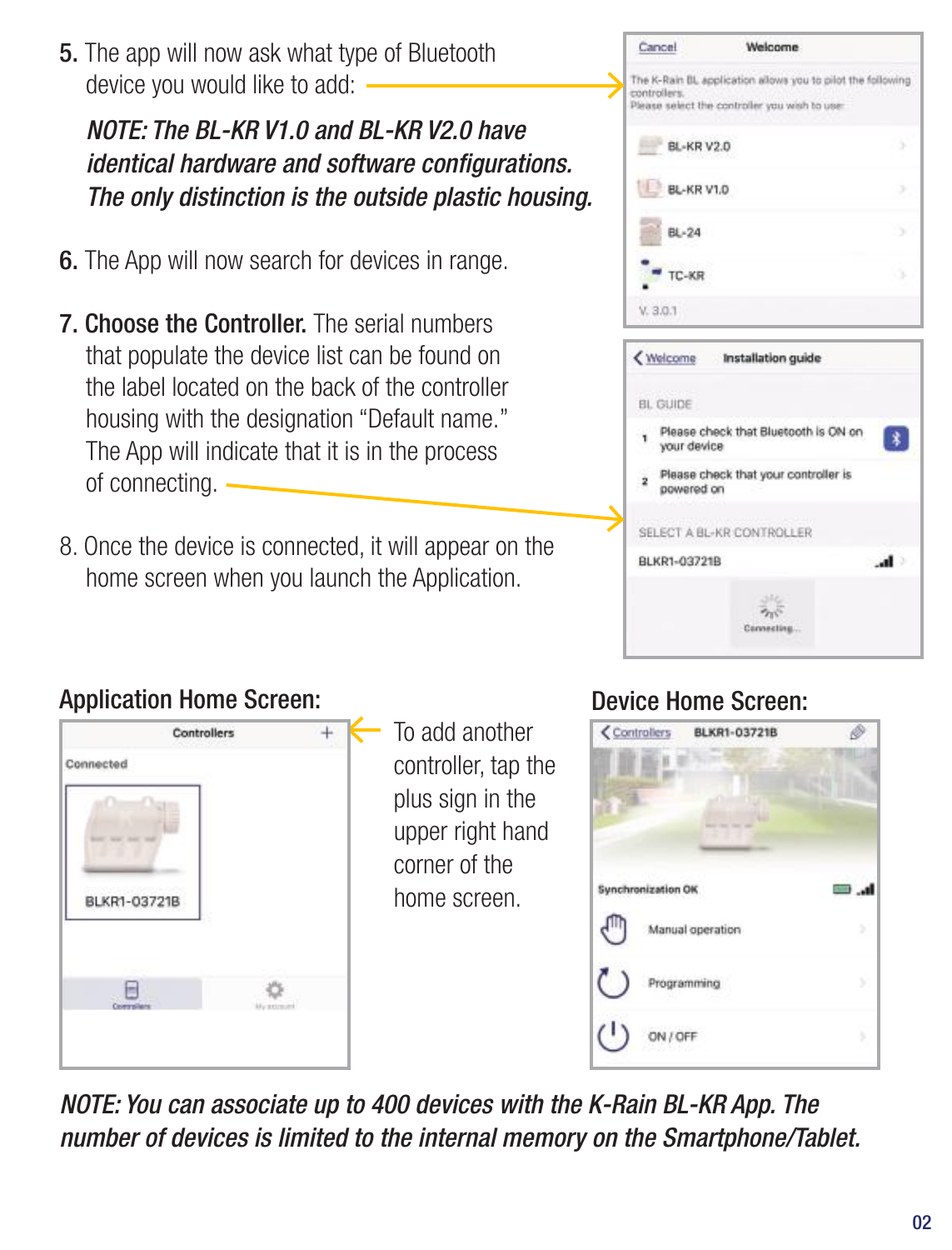#### CONNECTING SOLENOIDS/ACCESSORIES:

- 1. Mount the unit in/on the valve box.
- 2. Use only 9V solenoid pulse coils (K-Rain Part Number P3008114)

*NOTE: Some DC latching 9 V coils come from the manufacturer already latched. Please follow the start-up procedure for DC latching solenoids on page 09.*



3. Wiring a rain sensor: Cut the yellow wire loop and install the rain sensor. Use Normally closed rain/freeze sensors.

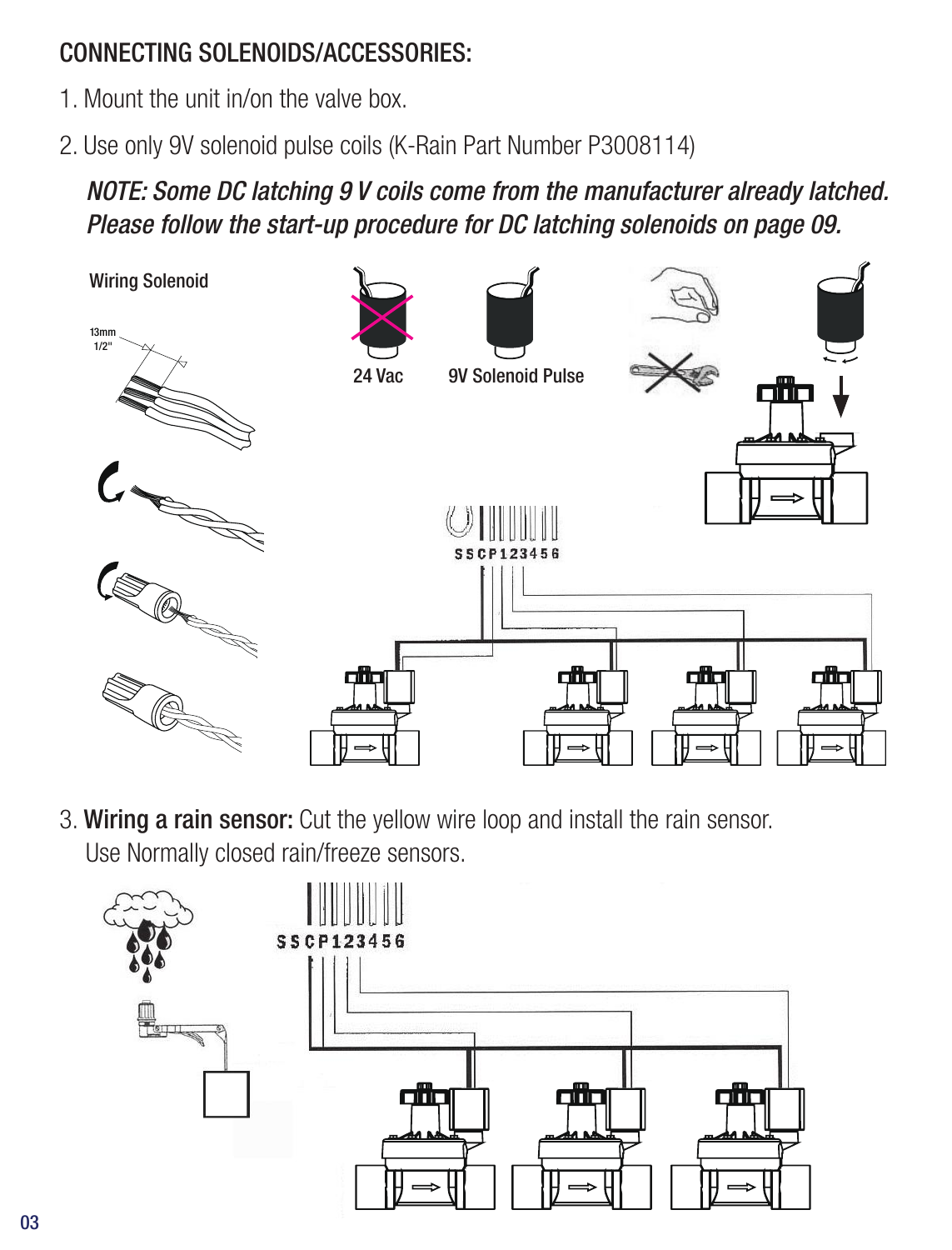#### PROGRAMMING THE CONTROLLER:

The controller home screen has the option to manually run the system, fully program the controller (with up to 8 start times and 8 independent programs) and to turn the device off permanently or in daily intervals for up to 16 days.

#### MANUAL OPERATION:

Allows you to manually run a station for up to 12 hours or run a complete program manually. The status of the rain sensor does not affect manual control.



#### PROGRAMMING:

The programming operation on the device home screen allows you to program Watering Days, Water Budget (% of run time setting), up to 8 start times and station duration. You can also rename programs with more intuitive descriptions (Weekday Schedule, Weekend Schedule).

You can add up to 8 independent programs using the  $+$  sign in the upper right corner of this screen.

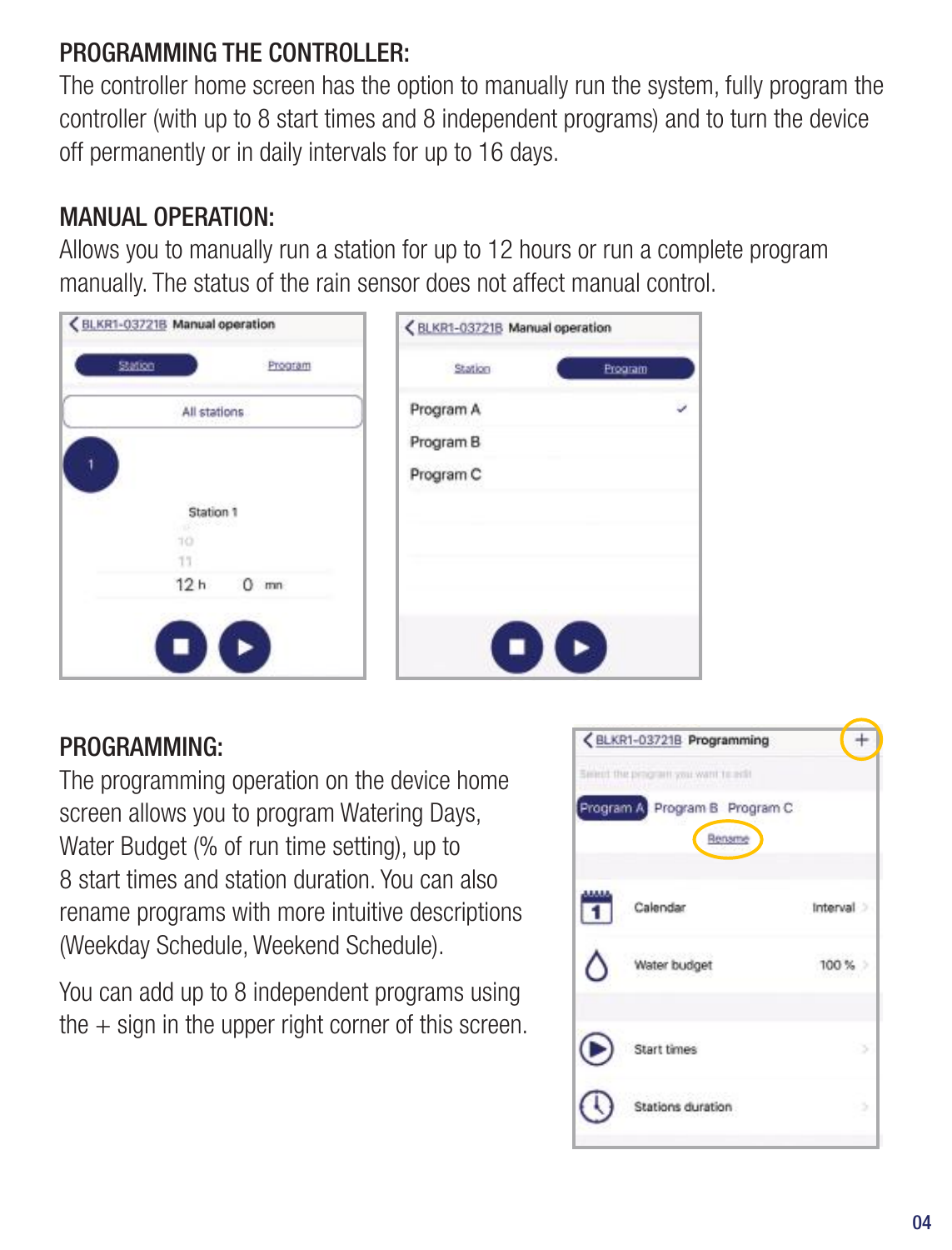#### THE EDIT SCREEN:

From the controller home page, when you tap the pencil icon in the upper right corner you can edit controller name, add a security key for each device, geolocate the device using a physical address or the GPS in your Smartphone or Tablet, change the name of stations, view the default name and view software version information. Additional features include:

Retrieve the controller's data: If you have made program changes that you have not transmitted to the device, you can tap Retrieve the controller's data to void the changes you have made (but not transmitted to the controller).

**Erase programs and durations:** This resets the controller to default settings. If there is a passkey on the device, you will be required to type it in prior to restoring to factory defaults.

Create a back-up/Restore from back up: See online account set-up on page 08.

| ←BLKR1-03721B Information                                     |                     | ←BLKR1-03721B Information<br>NAMES OF SAMPLE FOR THE REPORT OF SAFEKEEPING. |              |
|---------------------------------------------------------------|---------------------|-----------------------------------------------------------------------------|--------------|
| Abc BLKR1-03721B                                              | $\mathcal{S}$       | CONTROLLER INFORMATION                                                      |              |
|                                                               |                     | Default name                                                                | BLKR1-03721B |
| Security key                                                  | s                   | Software version                                                            | 5.1.2        |
| Location                                                      | ×                   |                                                                             |              |
| <b>STATIONS NAME</b>                                          |                     | Retrieve the controller's data                                              | s            |
| 1                                                             | Station 1<br>-5     | Erase programs and durations                                                | 5            |
| Select a station to change its name<br>CONTROLLER INFORMATION |                     | BACKUP MANAGEMENT                                                           |              |
| Default name                                                  | <b>BLKR1-03721B</b> | Create a backup                                                             |              |
| Software version                                              | 5.1.2               | Restore a backup                                                            |              |
|                                                               |                     |                                                                             |              |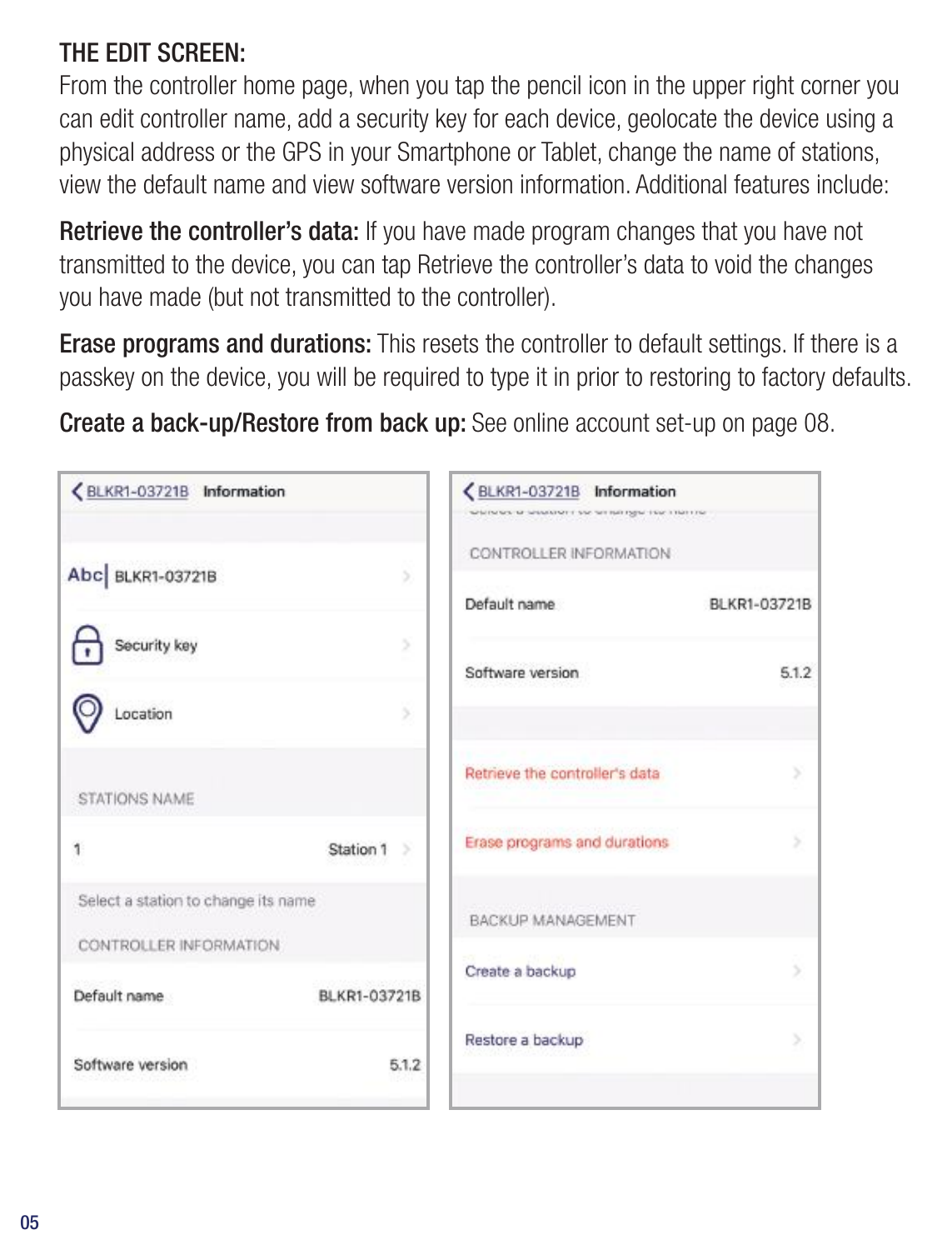#### GEOLOCATION:

To locate your device on a map, use the GPS on your phone or type in the physical address of the device. Either type the address in the space above the map or stand near the controller and tap the arrow in the lower right corner.



Once App locates the device on the map. the blue pin will turn orange. Tap OK.

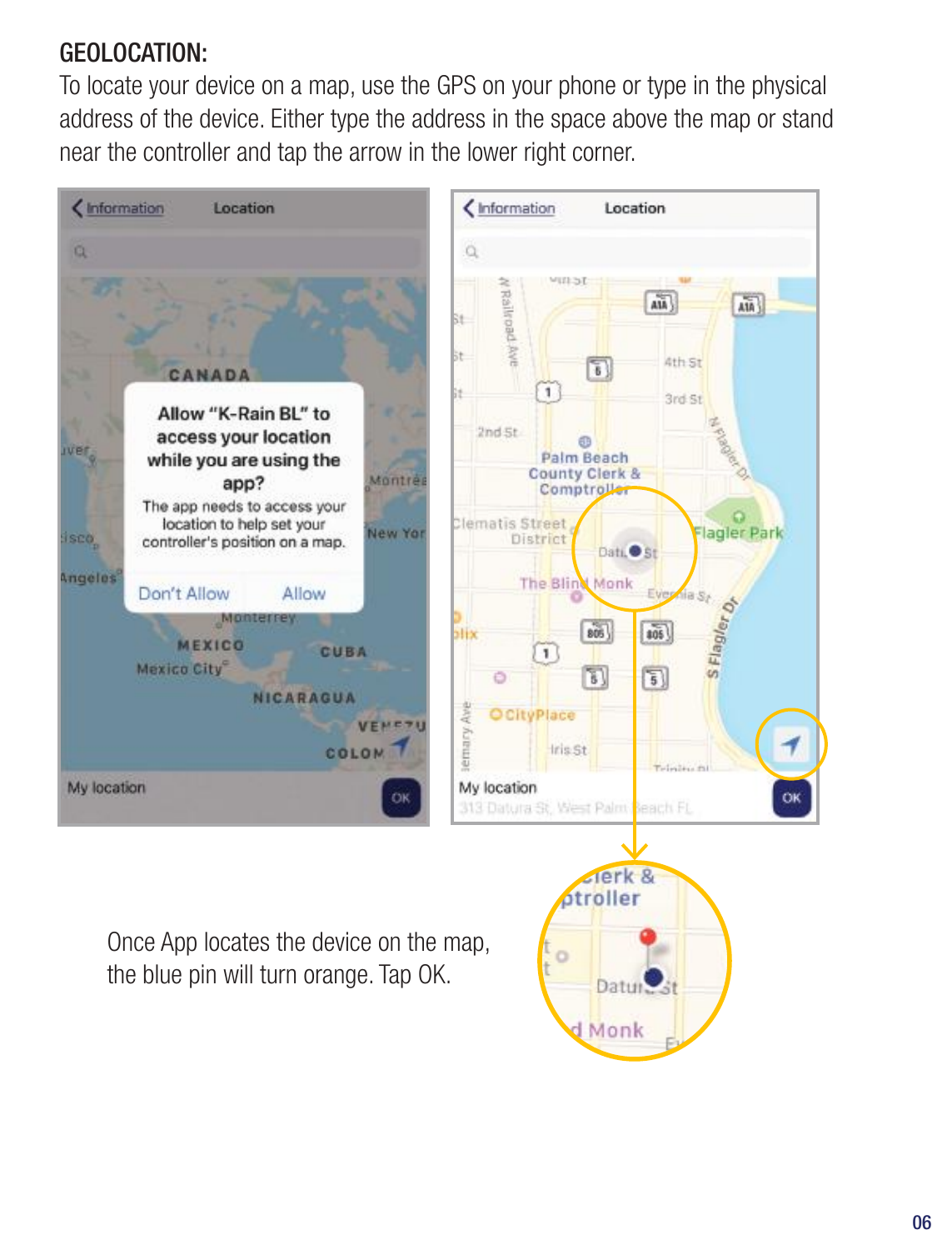#### ACCOUNT SET-UP:

Version 3.1 of the K-Rain BL App includes a web portal for managing your Bluetooth devices. To create an account, exit back to the App home screen. Tap on the My Account gear icon in the lower right corner.



Tap Sign Up to create an account. This will link the devices you have associated with your K-Rain BL App with your online account.

Go to myblkr.krain.com to log in and view your devices from your desktop:

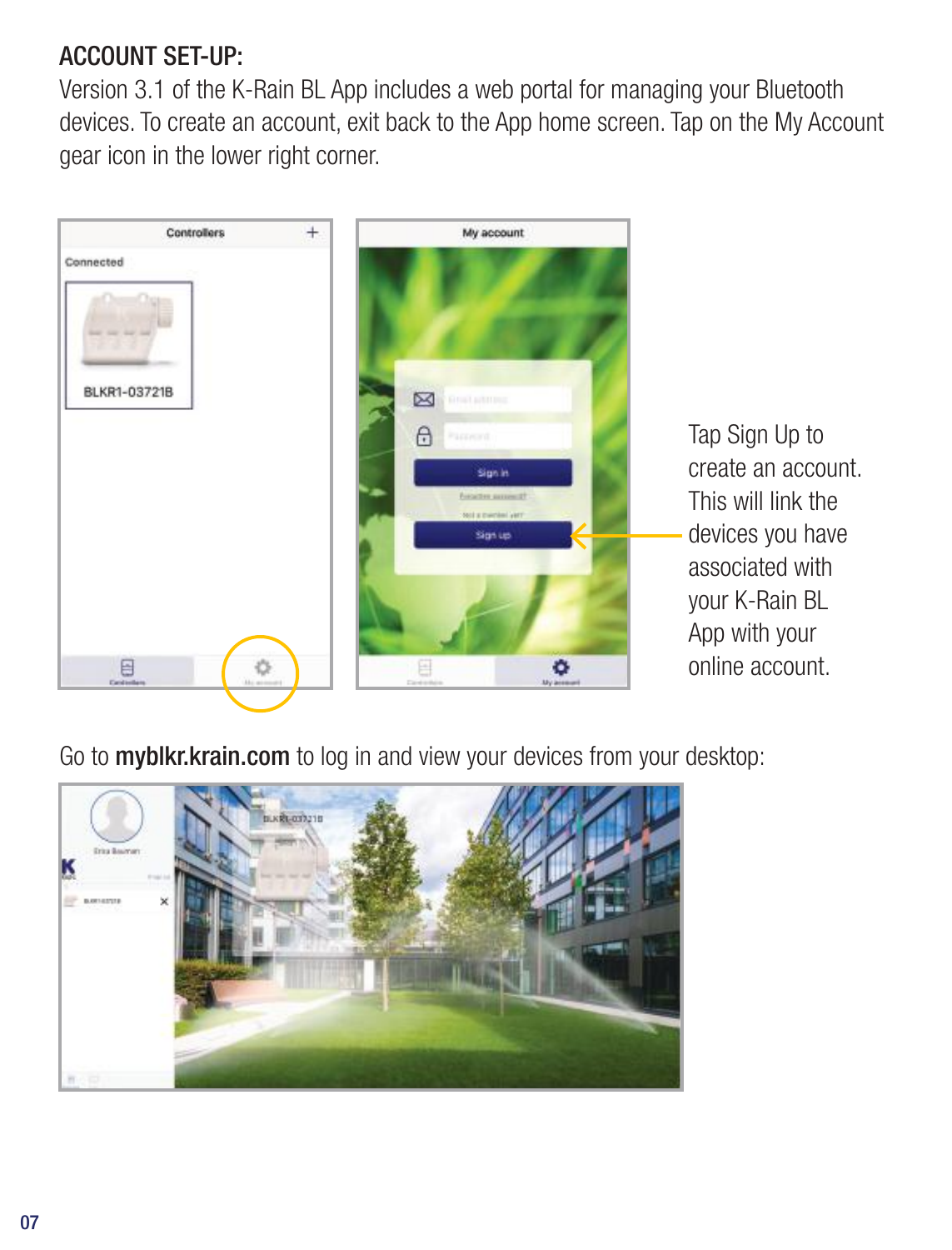If you have geolocated the device(s), you can now view your assets on a map by clicking on the MAP icon in the lower left of your browser screen.

The web platform allows you to view all devices, get alerts when battery levels are low and make changes to controller programs remotely.

You can also create a backup of the current program or restore from a previous backup from the browser or the mobile application.





You can fully program the device(s) from myblkr.krain.com. The BL-KR cloud pushes these changes to the K-Rain BL App on your smartphone or tablet.



When you tap Transmit, the App will show your Smartphone/Tablet connecting, and will acknowledge with a "bing. The controller is now synced to the platform, and indicates "Synchronization OK."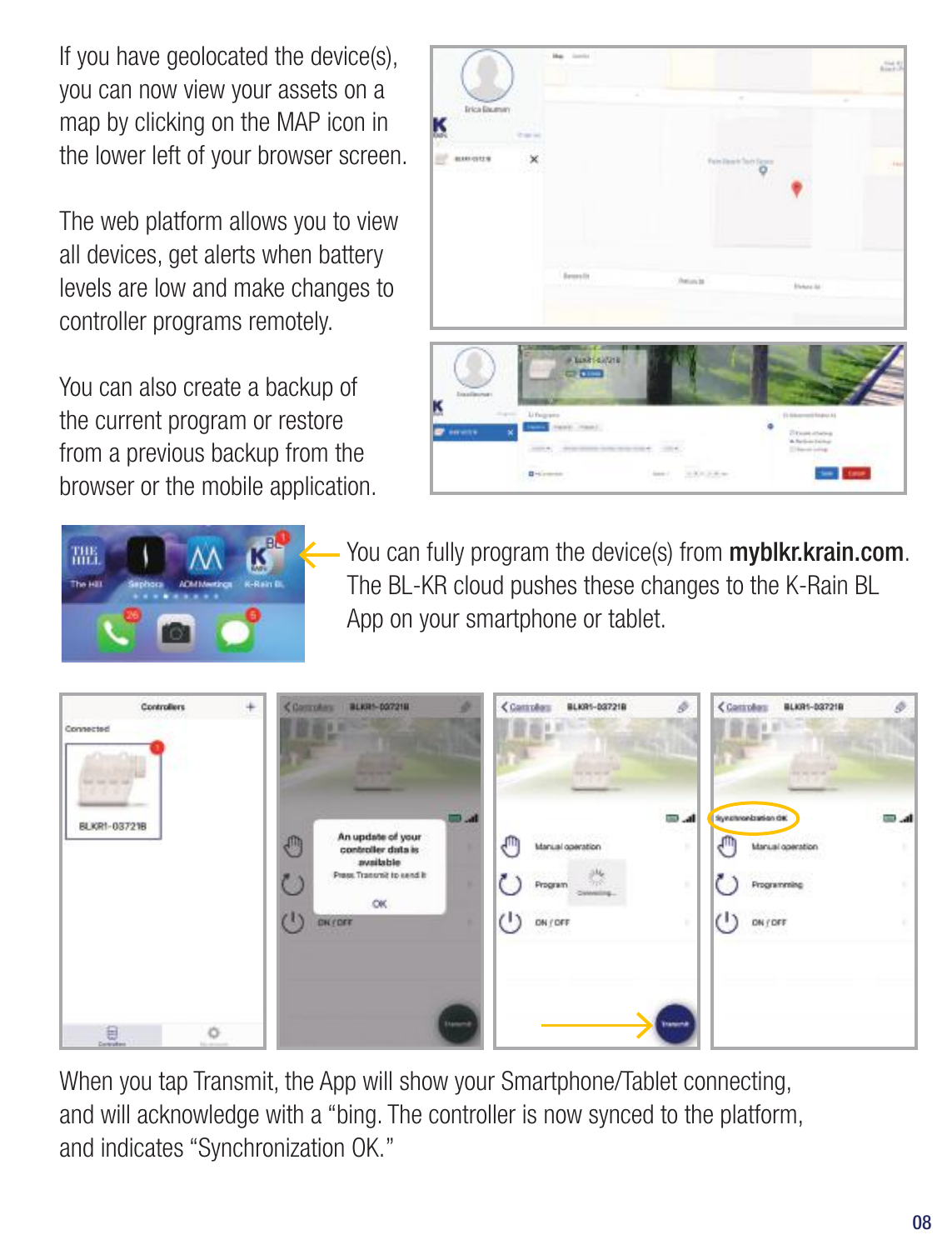#### DC LATCHING SOLENOID START-UP PROCEDURE:

Because some DC Latching solenoids will default to the latched (open) position before installation, the valve will appear to be stuck open.

It is necessary to energize all zones to unlatch the coil and close the valve prior to installation.

From the Manual Operation Screen, select each active station and run for 2 seconds each. This should unlatch the coil and close the valve on each station, should the plunger be latched magnetically prior to installation.

Resetting the security key: If you need to reset the security key (passcode set on the device), disconnect the battery and make a short circuit on the battery connections for 10 seconds, then reconnect the battery (see illustration below).



Launch the App and Add the device to your account by following steps 1-5. Go to the Edit screen and type in a new security key.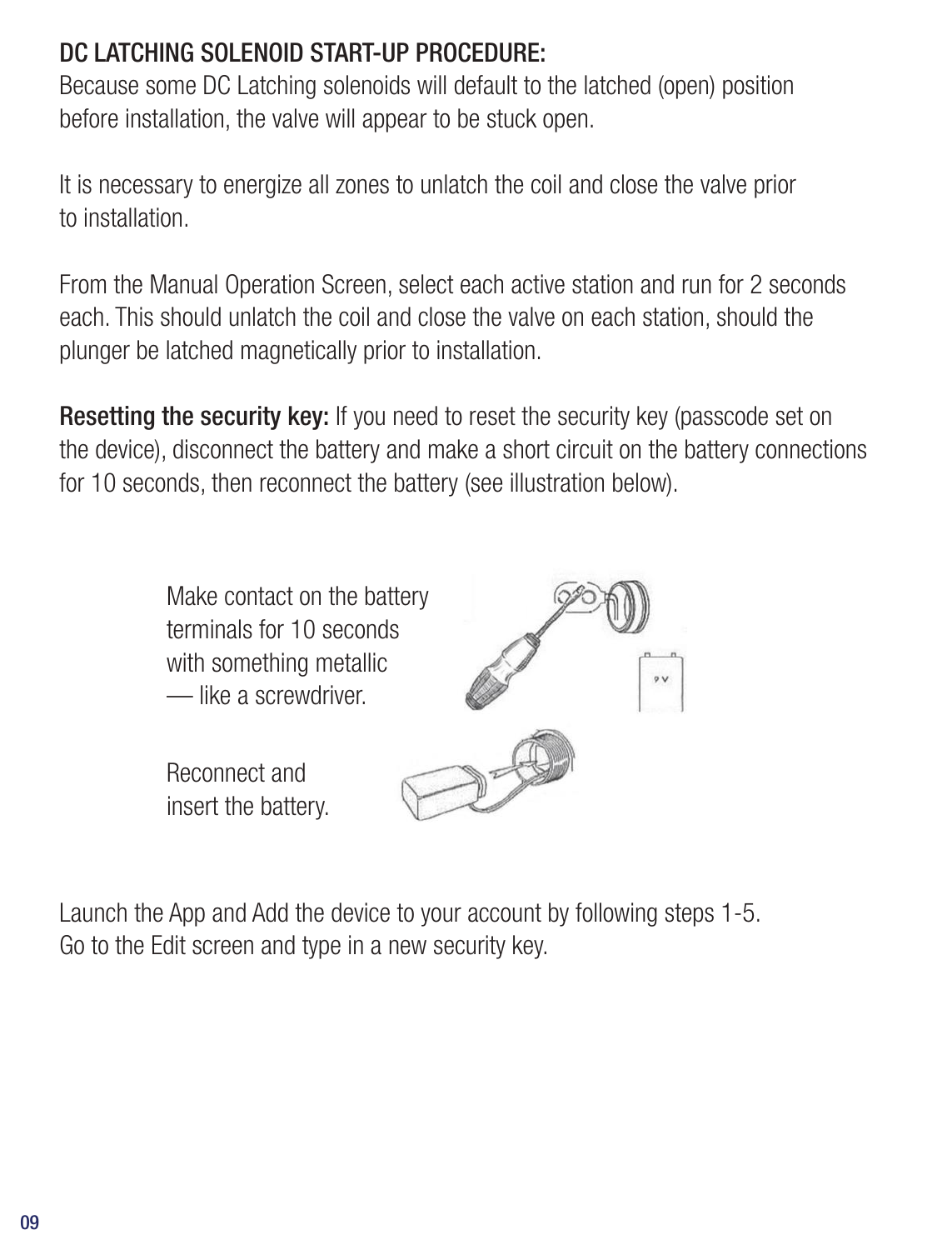## PARTS DIAGRAMS